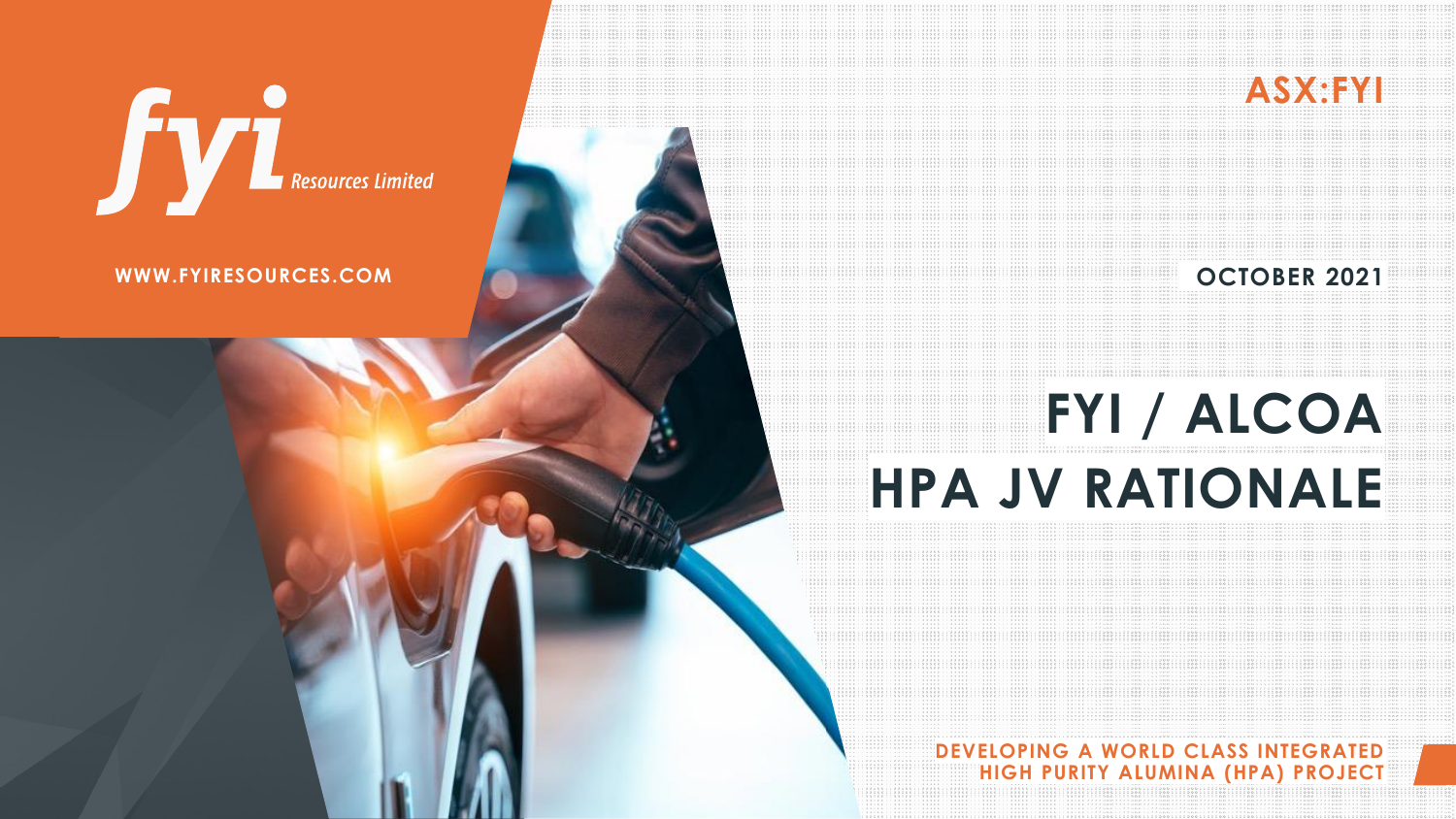### **DISCLAIMER**



#### **CAUTIONARY STATEMENT**

This presentation is for information purposes only. Neither this presentation nor the information contained in it constitutes an offer, invitation, solicitation or recommendation in relation to the purchase or sale of shares in any jurisdiction. This presentation may not be distributed in any jurisdiction except in accordance with the legal requirements applicable in that jurisdiction.

The DFS referred to in this presentation is a study of the potential viability of the Cadoux Project. It has been undertaken to understand the technical and economic viability of the Project. The DFS assumes as a 25-year Project life based only on Proved and Probable Ore Reserves (100%). The DFS is based on the material assumptions and modifying factors set out in the DFS announcement and the appended summary of the DFS released to ASX on 8 April 2021. These include assumptions about the availability of funding. While the Company considers all of the material assumptions to be based on reasonable grounds, there is no certainty that they will prove to be correct or that the range of outcomes indicated by this DFS will be achieved. To achieve the range of outcomes indicated in the DFS funding in the order of US\$202 million will likely be required. Investors should note that there is no certainty that the Company will be able to raise the amount of funding when needed. It is also possible that such funding may only be available on terms that may be dilutive to or otherwise affect the value of the Company's existing shares. It is also possible that the Company could pursue other "value realisation" strategies such as a sale, partial sale or joint venture of the Project. If it does, this could materially reduce the Company's proportionate ownership of the Project. Given the uncertainties involved, investors should not make any investment decisions based solely on the results of the DFS. The contents of this presentation reflect various technical and economic conditions, assumptions and contingencies which are based on interpretations of current market conditions at the time of writing. Given the nature of the resources industry, these conditions can change significantly and without notice over relatively short periods of time. Consequently, actual results may vary from those detailed in this presentation. Some statements in this presentation regarding estimates or future events are forward-looking statements. They include indications of, and guidance on, future earnings, cash flow, costs and financial performance.

Such forward-looking statements are provided as a general guide only and should not be relied on as a guarantee of future performance. When used in this presentation, words such as, but are not limited to, "could", "planned", "estimated", "expect", "intend", "may", "potential", "should", "projected", "scheduled", "anticipates", "believes", "predict", "foresee", "proposed", "aim", "target", "opportunity", "nominal", "conceptual" and similar expressions are forward-looking statements. Although the Company believes that the expectations reflected in these forward-looking statements are reasonable, such statements involve risks and uncertainties, and no assurance can be given that actual results will be consistent with these forward-looking statements. The contents of this release are also subject to significant risks and uncertainties that include but are not limited those inherent in mine development and production, geological, mining, metallurgical and processing technical problems, the inability to obtain and maintain mine licences, permits and other regulatory approvals required in connection with mining and processing operations, competition for among other things, capital, acquisitions of reserves, undeveloped lands and skilled personnel, incorrect assessments of the value of projects and acquisitions, changes in commodity prices and exchange rates, currency and interest rate fluctuations and other adverse economic conditions, the potential inability to market and sell products, various events which could disrupt operations and/or the transportation of mineral products, including labour stoppages and severe weather conditions, the demand for and availability of transportation services, environmental, native title, heritage, taxation and other legal problems, the potential inability to secure adequate financing and management's potential inability to anticipate and manage the foregoing factors and risks. All persons should consider seeking appropriate professional legal, financial and taxation advice in reviewing this announcement and all other information with respect to the Company and evaluating the business, financial performance and operations of the Company. Neither the provision of this presentation nor any information contained in this release or subsequently communicated to any person in connection with this presentation is, or should be taken as, constituting the giving of investment or financial advice to any person. This presentation does not take into account the individual investment objective, financial or tax situation or particular needs of any person.

Photographs in this presentation do not necessarily depict assets of the Company.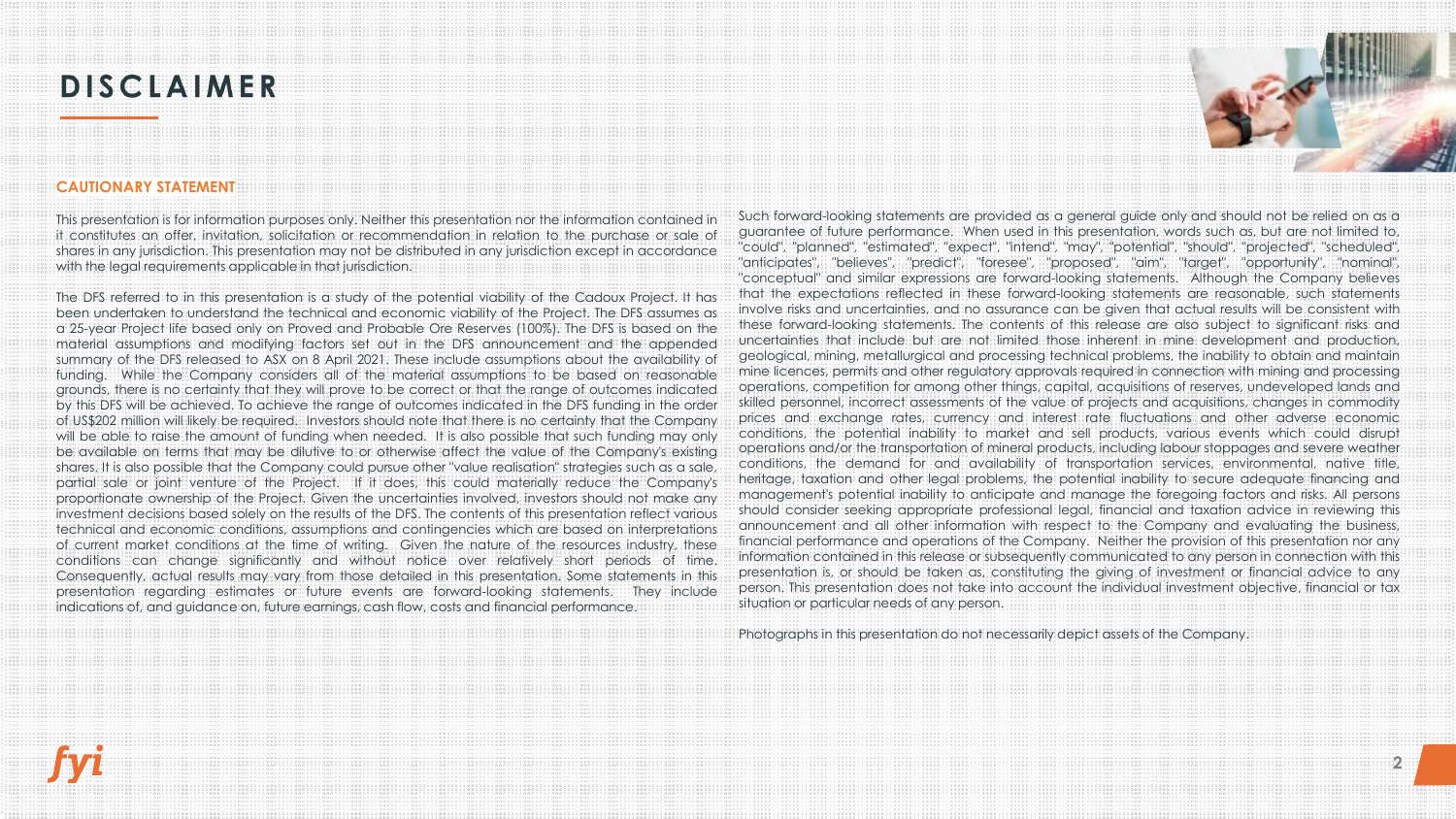### **DISCLAIMER**



#### **COMPETENT PERSONS' STATEMENTS**

#### **Ore Reserves**

The information in this report that relates to Ore Reserves is based on information compiled by Mr. Steve Craig, who is a Fellow of the Australasian Institute of Mining and Metallurgy. Steve Craig is a full-time employee of Orelogy Consulting Pty Ltd and has sufficient experience relevant to the style of mineralisation and type of deposit under consideration and to the activity which they are undertaking to qualify as a Competent Person as defined in the 2012 Edition of the "Australasian Code for Reporting of Exploration Results, Mineral Resources and Ore Reserves". The information is extracted from the Ore Reserve announcement released within the DFS announcement 8 April 2021 and is available to view on the Company's website at www.fyiresources.com.au

#### **Mineral Resources**

The information in this report that relates to Mineral Resources is based on information compiled by Mr Grant Louw, under the direction and supervision of Dr Andrew Scogings, who are both full-time employees of CSA Global. Dr Scogings is a Member of the Australasian Institute of Mining and Metallurgy and a Member of the Australian Institute of Geoscientists. He is a Registered Professional Geologist in Industrial Minerals. Dr Scogings has sufficient experience relevant to the style of mineralisation and type of deposit under consideration and to the activity which he is undertaking to qualify as Competent Person as defined in the 2012 Edition of the "Australasian Code for the Reporting of Exploration Results, Mineral Resources, and Ore Reserves". The information is extracted from the PFS announcement dated 25 September 2018 and is available to view on the Company's website at www.fyiresources.com.au

#### **Metallurgy**

The information in this report that relates to metallurgy and metallurgical test work is based on information reviewed and compiled by Mr Alex Borger, a Competent Person who is a Member of the Australian Institute of Mining and Metallurgy (AusIMM). Mr Borger is an employee of Independent Metallurgical Operations Pty Ltd, and is a contractor to FYI. Mr Borger has sufficient experience that is relevant to this style of processing and type of deposit under consideration, and to the activity that he has undertaken to qualify as a Competent Person as defined in the 2012 Edition of the "Australasian Code for the Reporting of Exploration Results, Mineral Resources and Ore Reserves". Announcements in respect to metallurgical results are available to view on the Company's website at www.fyiresources.com.au .

#### **General**

The Company confirms that it is not aware of any new information or data that materially affects the information included in the original market announcements and that all material assumptions and technical parameters underpinning the findings in the relevant market announcements continue to apply and have not materially changed and that all material assumptions and technical parameters underpinning the estimate in the relevant market announcement continue to apply and have not materially changed. The Company confirms that the form and context in which the Competent Person's findings are presented have not been materially modified from the original announcement.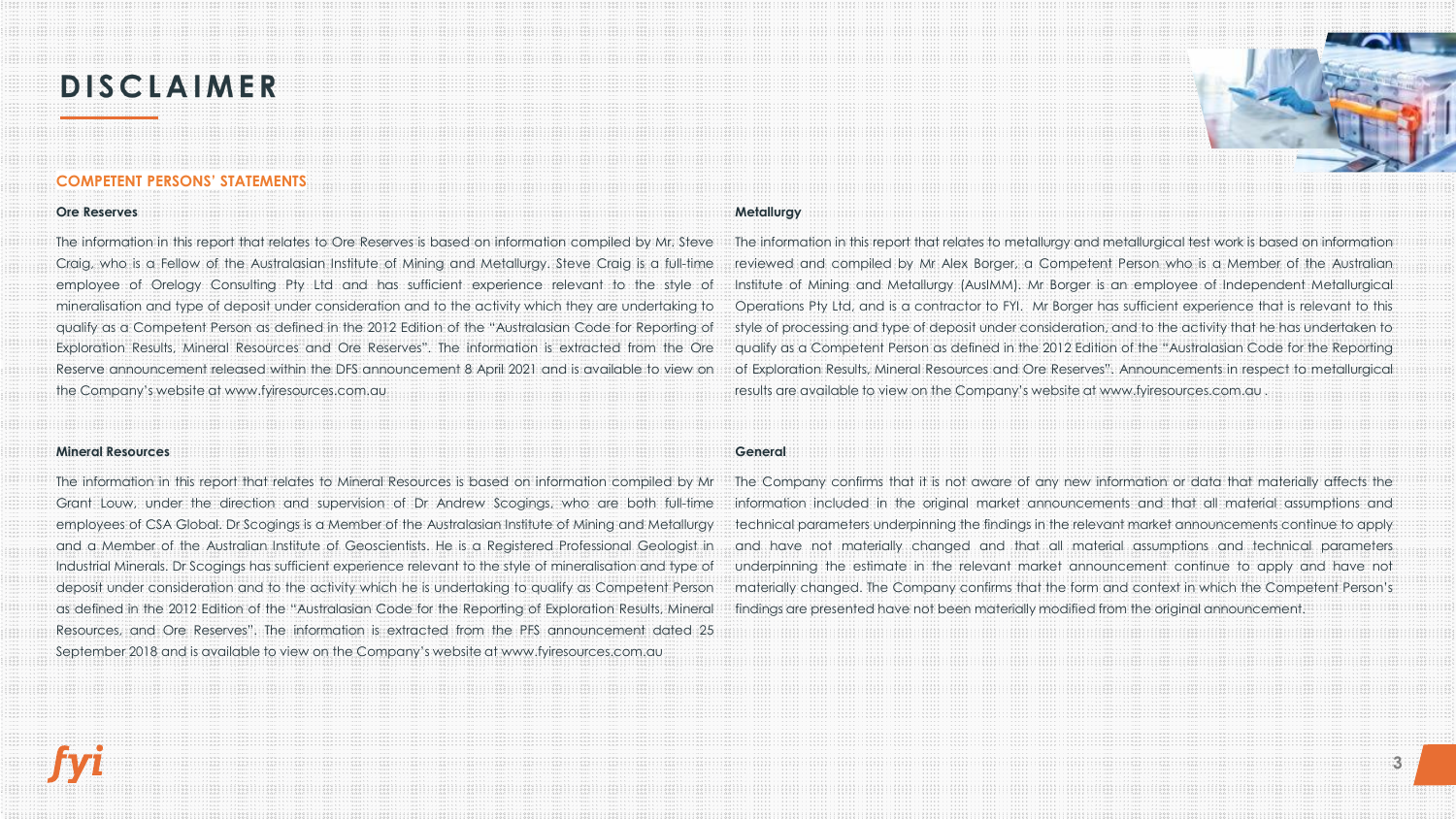## ALCOA HPA TERM SHEET - BRIEF OUTLINE

FYI successfully develops innovative fully integrated, high quality, ultra-pure alumina (HPA) process

High quality development is supported by extensive testwork, pilot plant trials, engineering studies

DFS\* results support best in class project economics – outstanding NPV & IRR, lowest quartile capex and opex, long project life and accelerated project payback

FYI signs HPA Term Sheet with Alcoa to jointly develop HPA project

Alcoa brings HPA project funding, credibility and de-risked development expertise

FYI believes the HPA joint development with Alcoa is the smartest and most commercial step towards realising shareholder value

FYI to continue building value for shareholders

\* FYI HPA DFS lodged on ASX (8 April 2021)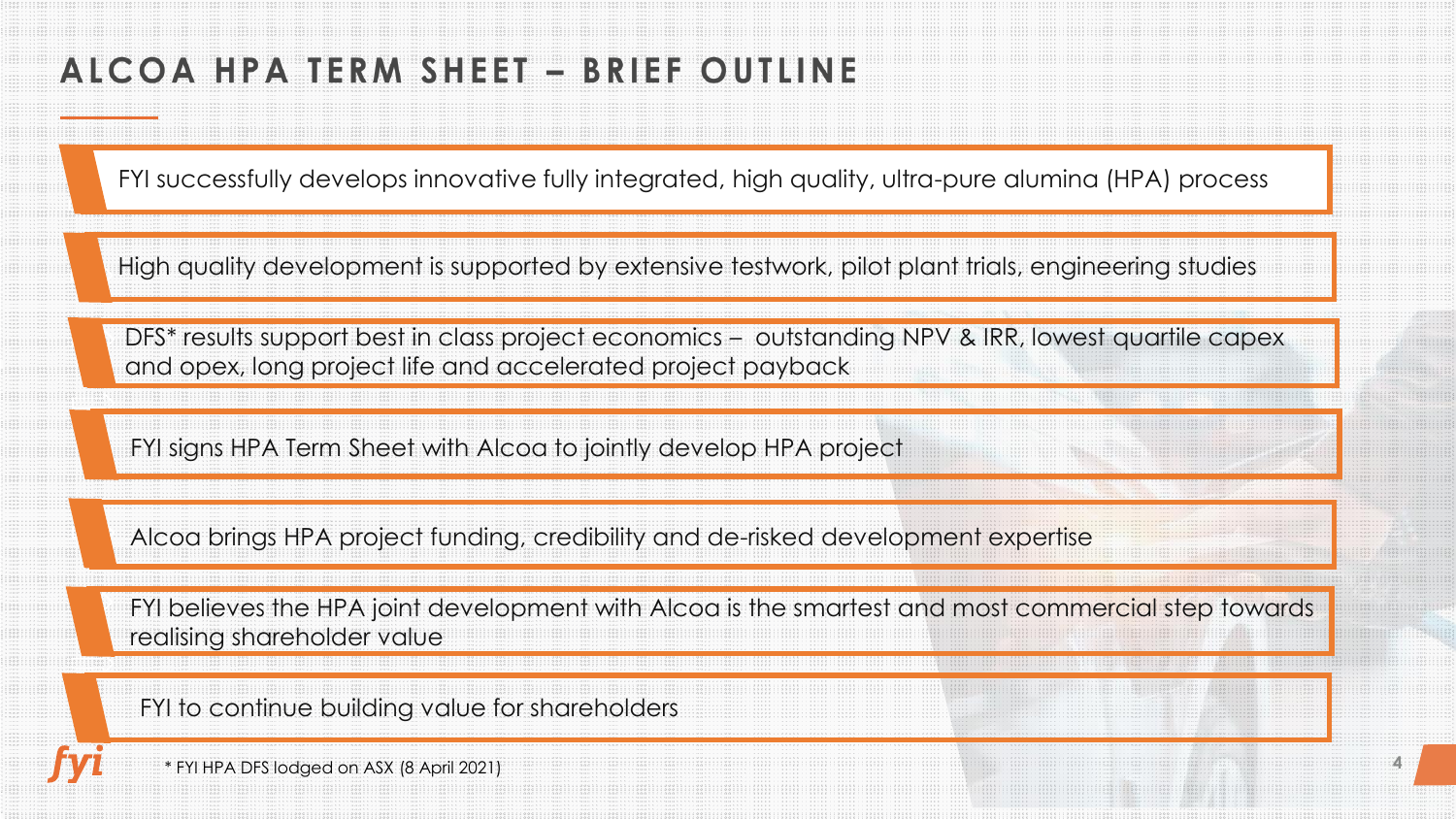## **PREAMBLE**

### SETTING THE STAGE

- FYI has accomplished outstanding HPA project deliverables for the development phase
- Two sets of detailed DFS's outline the robustness and potential for FYI's HPA project
- HPA strategy well timed with its expanding underlying markets
- HPA is technically and commercially challenging:
	- Project delivery risk
	- Financing without off-take
	- Producing off-take without financing
	- Production risk
	- Market credibility / counter party risk
- FYI has maintained a "get into production" philosophy
- Funding, development, construction and operating will be challenging
- FYI's strategy and fundamentals hasn't changed just got better with introduction of Alcoa
- Both parties have a focus to become a material producer in the HPA industry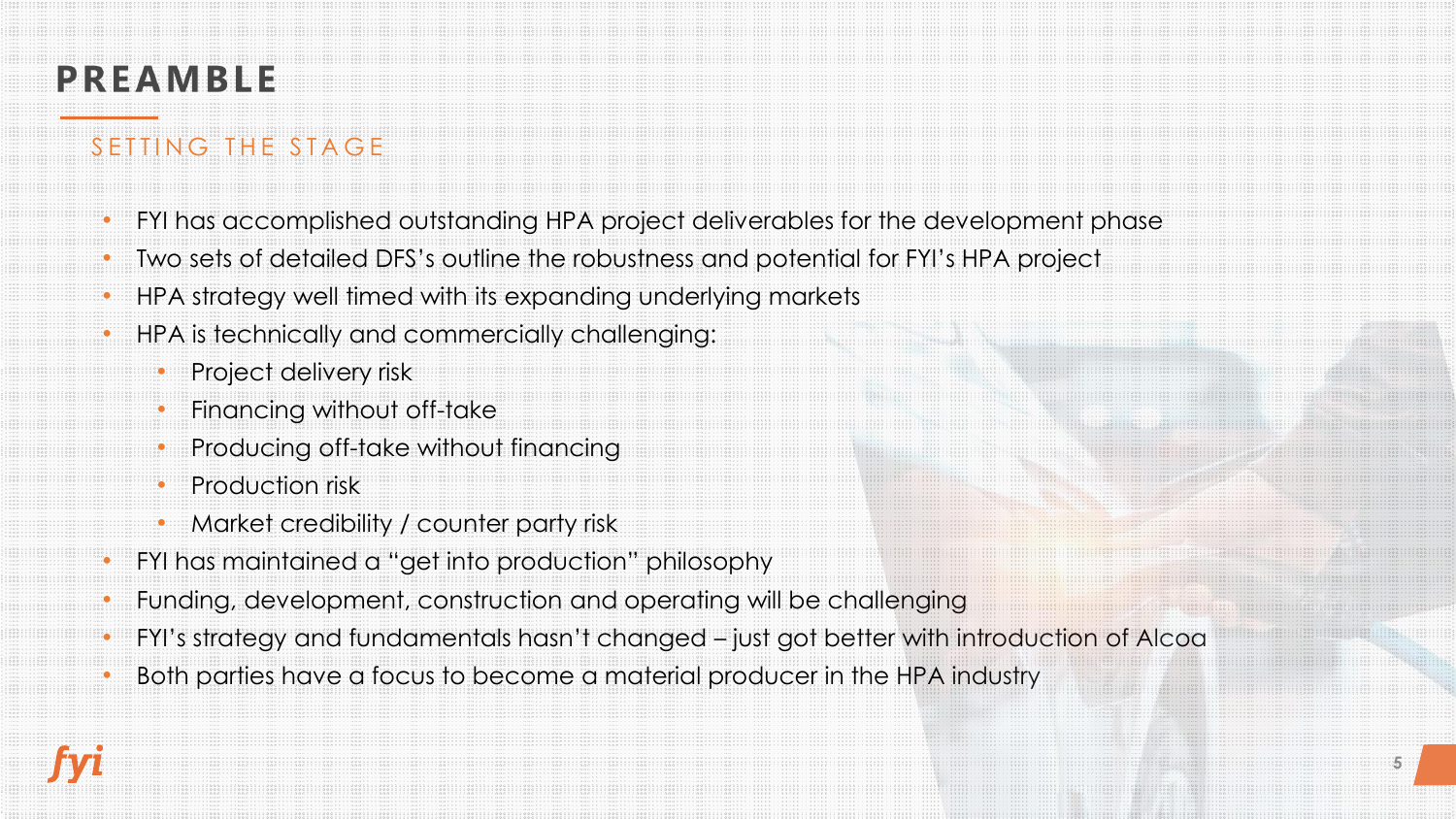## **PROJECT DELIVERY- THE IMPORTANCE OF ALCOA**

### THE INTRODUCTION OF ALCOA TO FYI'S HPA STRATEGY BRINGS CREDIBILITY AND D ELIVER A BILITY TO THE PROJECT

- Worlds leading alumina producer
- Organisational and technical excellence
- Disciplined project builder and operator
- Global reputation and presence
- Development will benefit from Alcoa's large existing structure and resources
- Established tier 1 customer base
- Increased product marketing (large global team)
- Continual improvement and efficiency philosophy
- Conducted extensive due diligence on FYI
- Due diligence included:
	- Process chemistry
	- **Engineering**
	- **Commercial**
- HPA market dynamics (supply / demand)



#### Alcoa attracted to FYI:

- Innovative and efficient HPA process development
- Depth and degree of R&D
- Outstanding development success
- Industry leading project economics
- Advanced marketing outreach
- Downstream HPA opportunities
- Low emission production process / High ESG rating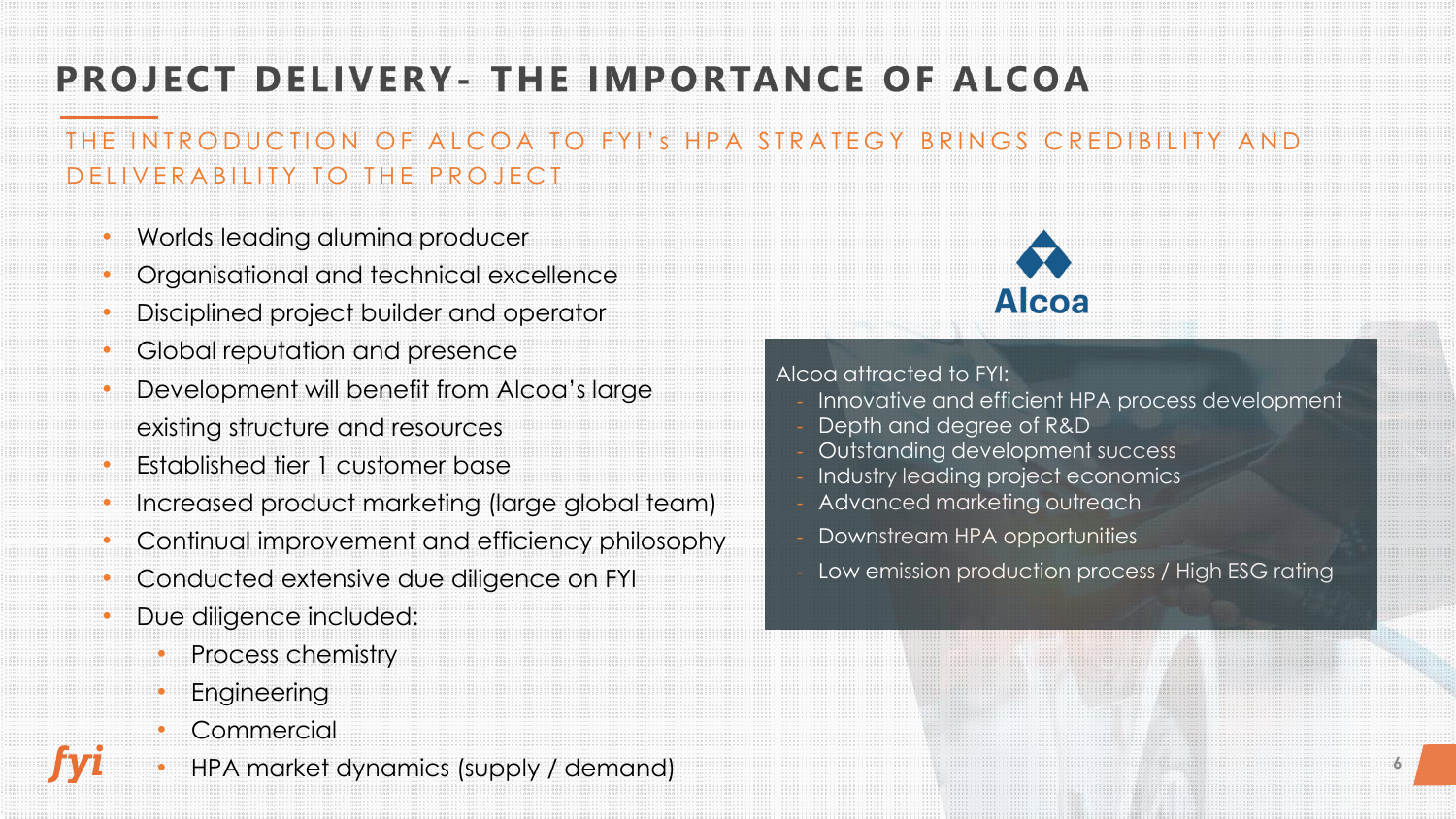## **KEY HPA JOINT DEVELOPMENT TERMS**

### THE STRUCTURED HPA JOINT DEVELOPMENT DE-RISKS THE PROJECT DEVELOPMENT WITH FINANCING IN PLACE

- Binding Term Sheet signed terms and conditions agreed
- HPA Joint Venture equity
	- $O$  Alcog 65%
	- o FYI 35%
- De-risked purposefully structured 3 phase development of initial production of 9,000tpa
	- o Phase 1 final engineering (FED) & (final investment decision (FID)
	- o Phase 2 large scale demonstration plant (1,000tpa HPA)
	- o Phase 3 primary production facility (8,000tpa HPA)
- Alcoa contribute US\$242m of US\$257m (94% of term sheet capital forecast)
- Conservative budget estimates in line with Alcoa philosophy
- May result in expedited project delivery
- JV is sole HPA vehicle for both parties
- FYI IP and jointly developed IP protected by Agreement
- Target 4N HPA (to include 5N)
- Cadoux remains an asset of FYI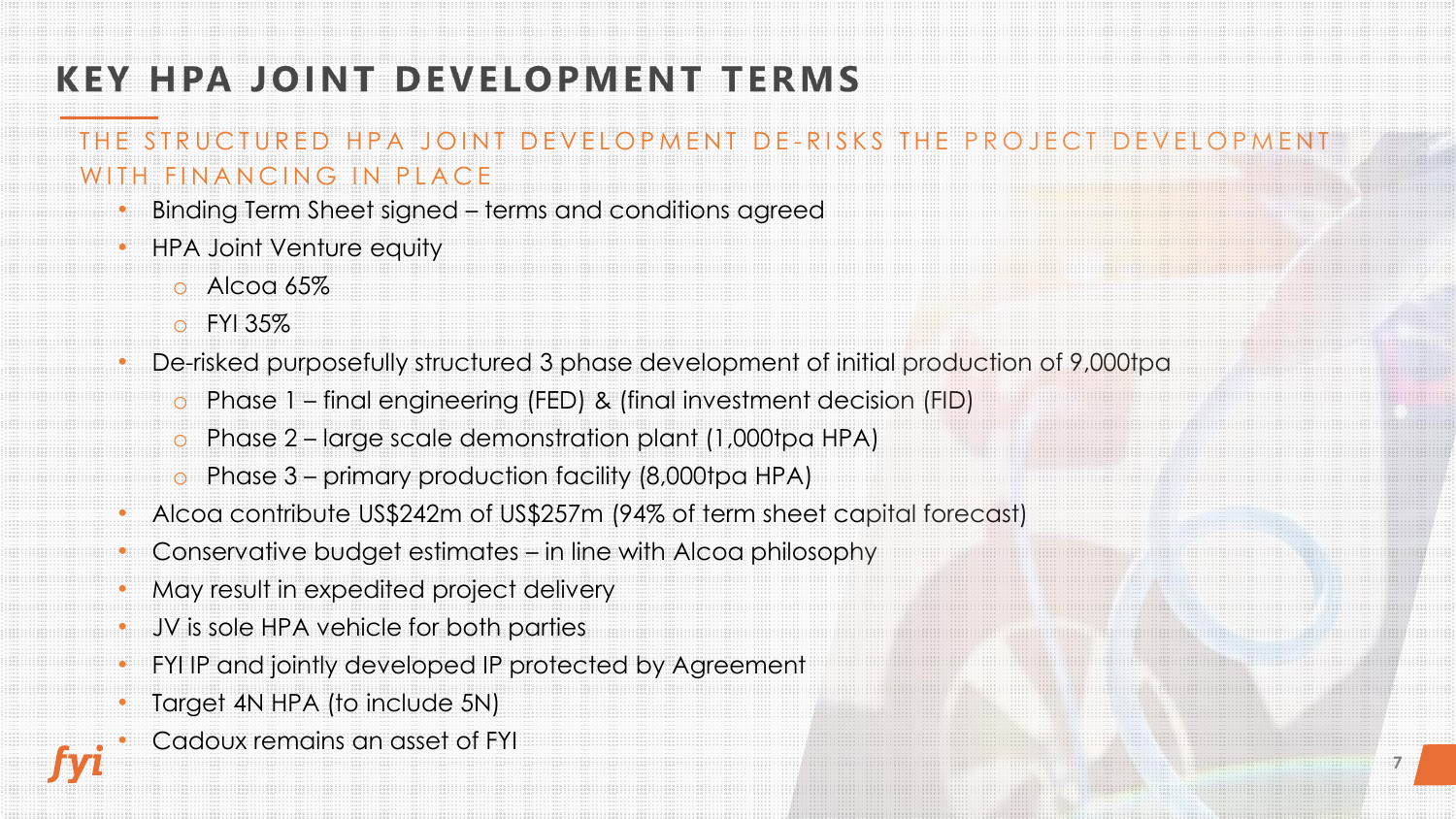## THE ECONOMICS - PROJECT CAPITAL

### TERM SHEET CASE (9,000tpa) CAPEX / CONTRIBUTION

| <b>Phase</b>        | <b>Phase</b><br>cost<br>US\$ | Alcoa<br>payment to<br><b>FYI</b> | Alcog net<br>payments | <b>FYI</b> net<br>payments |
|---------------------|------------------------------|-----------------------------------|-----------------------|----------------------------|
| Alcog reimbursement |                              | 2.1                               | 2.1                   | $-2.1$                     |
|                     | $\overline{7}$               | -                                 | 4.55                  | 2.45                       |
| $\mathbf 2$         | 50                           | 5                                 | 37.5                  | 12.5                       |
| 3                   | 200                          | 68                                | 198                   | $\overline{2}$             |
| <b>Total</b>        | 257                          | 75.1                              | 242.1                 | 14.8                       |
| % project funding   |                              |                                   | 94%                   | $6\%$                      |

- Capital case represents basis for HPA JV equity earn-in
- Project funding of ~94% is met by Alcoa
- Capital estimates are conservative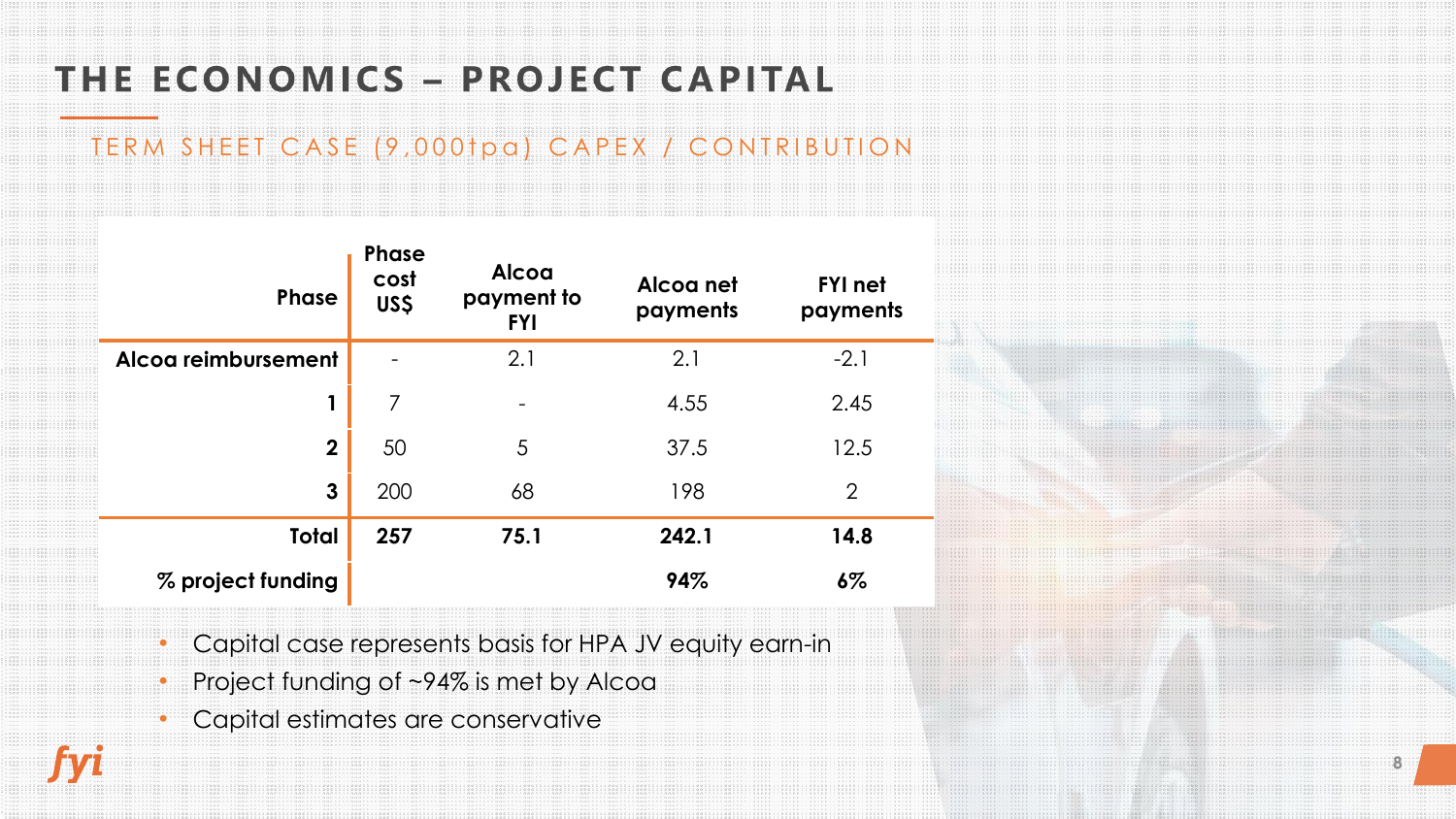### HPA - KEY PROJECT ECONOMICS

fyi



| <b>ITEM</b>                   | <b>UNIT</b>                    | <b>TERM SHEET</b> | <b>COMPARISON CASE</b> |
|-------------------------------|--------------------------------|-------------------|------------------------|
| <b>HPA</b> production         | Tpa                            | 9,000             | 9,000                  |
| Production grade              | Al <sub>2</sub> O <sub>3</sub> | $>99.99\%$        | $>99.99\%$             |
| Capital cost (capex)          | US\$m                          | 257               | 257                    |
| Operating cost (opex)         | US\$/f                         | 5,968             | 6,417                  |
| Project NPV (@8%) (after tax) | US\$b                          | 820               | 997                    |
| <b>Project IRR</b>            | %                              | 51                | 53 (55)                |
| Assumed HPA selling price / t | US\$/f                         | 24,000 (4N)       | 26,400 (4N/5N)         |
| Annual revenue                | US\$m                          | 213               | 237                    |
| Operating margin              | US\$/f                         | 18,032            | 19,983                 |
| Annual EBITDA (avg)           | US\$m pa                       | 153               | 171                    |
| Project payback               | years                          | 3.4               | 3.2                    |
| Debt / financing              |                                | No (Yes)          | No (Yes)               |
| Exchange rate                 | A\$:US\$                       | 0.72              | 0.72                   |
| FYI NPV (@35%) (A\$m)         |                                | 398               | 484                    |
| FYI EBITDA pa (@35%) (A\$m)   |                                | 74.3              | 83.1                   |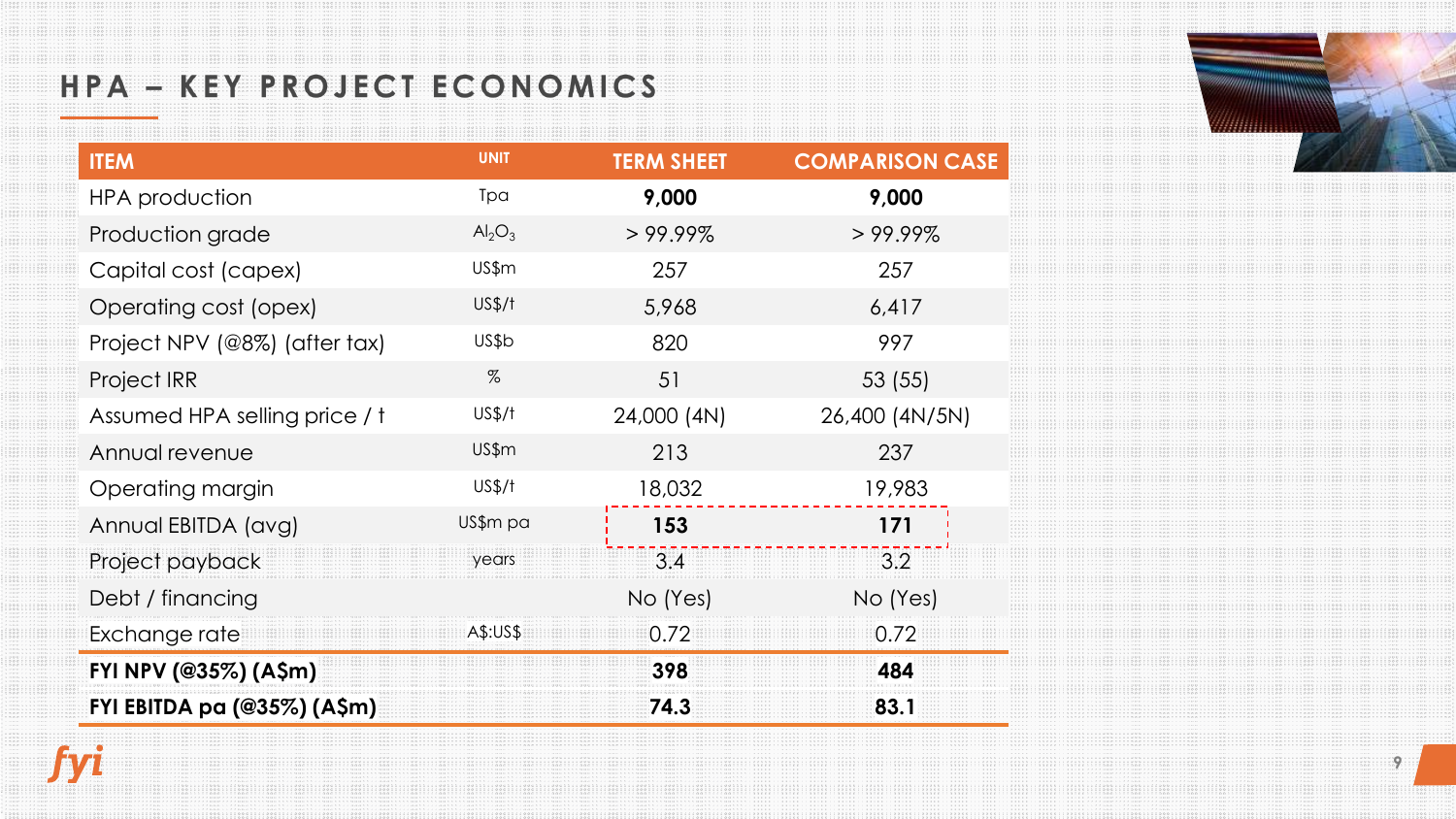## **FINANCIAL SUMMARY**

### FYI HAS COMPLETED AN OUTSTANDING DEVELOPMENT PHASE

### CAPITAL

- Alcoa contributes project capital of:
	- o Term Sheet case: US\$240m of US\$257m (~94% funding)
	- o Base DFS case: US\$220m of US\$226m (~97% funding) *- provided as a capex sensitivity*
	- o FYI effectively funded

### EBITDA (pro-rata / funded)

- Term Sheet case A\$74.3m pa
- Comparison case A\$83.1m pa
- De-risked EBITDA multiple (10x?)

### NPV (pro-rata apportioned)

- Term Sheet case A\$398m
- Comparison case A\$484m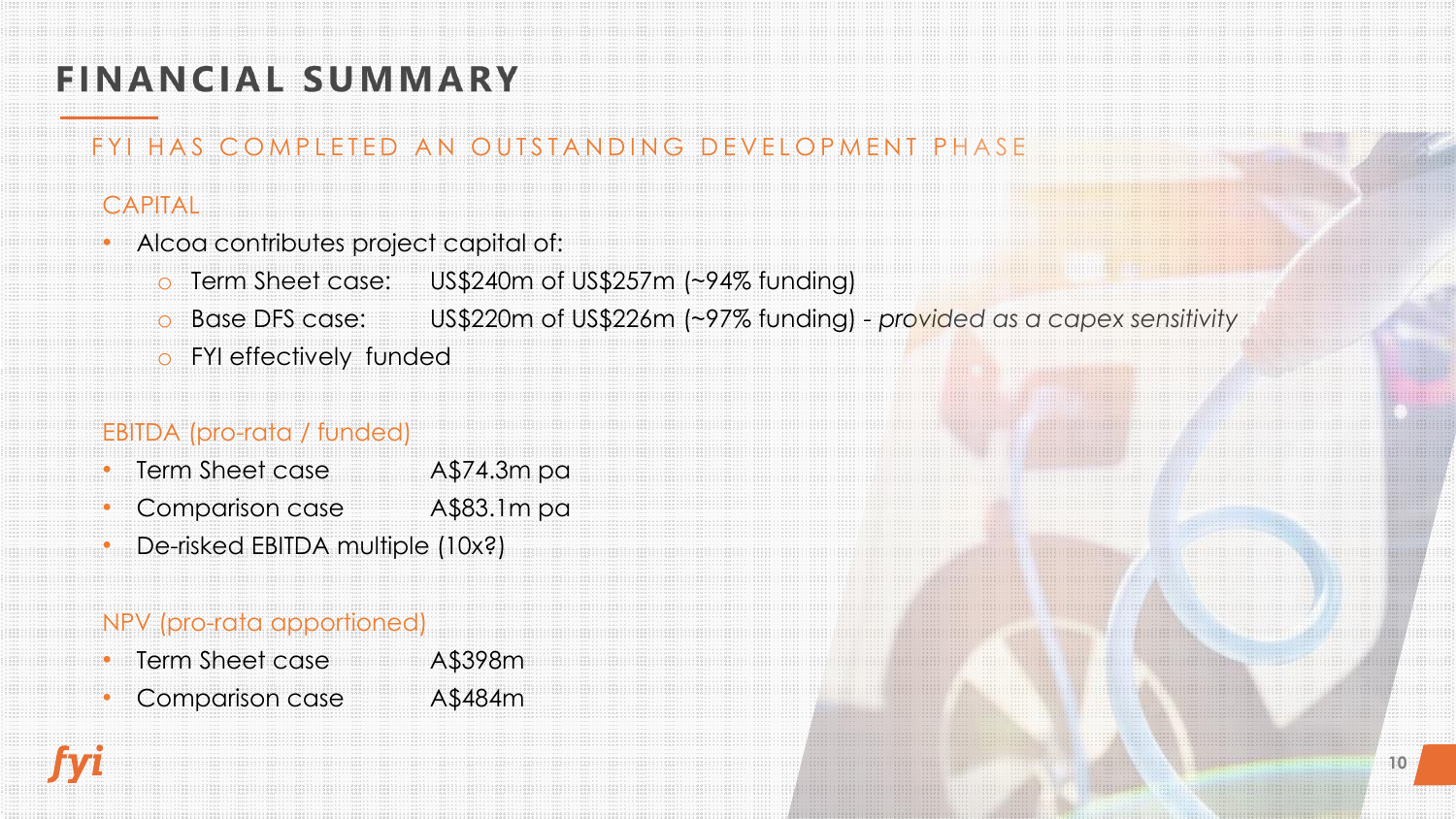## **FUTURE HPA DEVELOPMENTS & GROWTH OPPORTUNITIES**

### FYI / ALCOA HAVE A PORTFOLIO OF HPA DEVELOPMENT PROJECTS

- FYI / Alcoa are committed to expanding the HPA business outside of the primary strategy
- JV are exploring a number of downstream opportunities
- The opportunities include:
- Lithium-ion battery anode coating studies with Ecograf (ASX:EGR)
- Separator coating studies and trials
- Downstream HPA technology media
- Zero carbon energy studies for FYI's Kwinana HPA site energy requirements
- Continue ESG improvements relating to HPA production
- Future Battery Industry (FBI CRC)
	- o battery pre-cursor studies
	- o HPA waste stream recycling
- FYI and Alcoa will also conduct an extended pilot plant trial commencing 19th October 2021
	- Generate bulk material for potential customer assessment
	- o Optimise feedstock
	- o Final data for FED and FID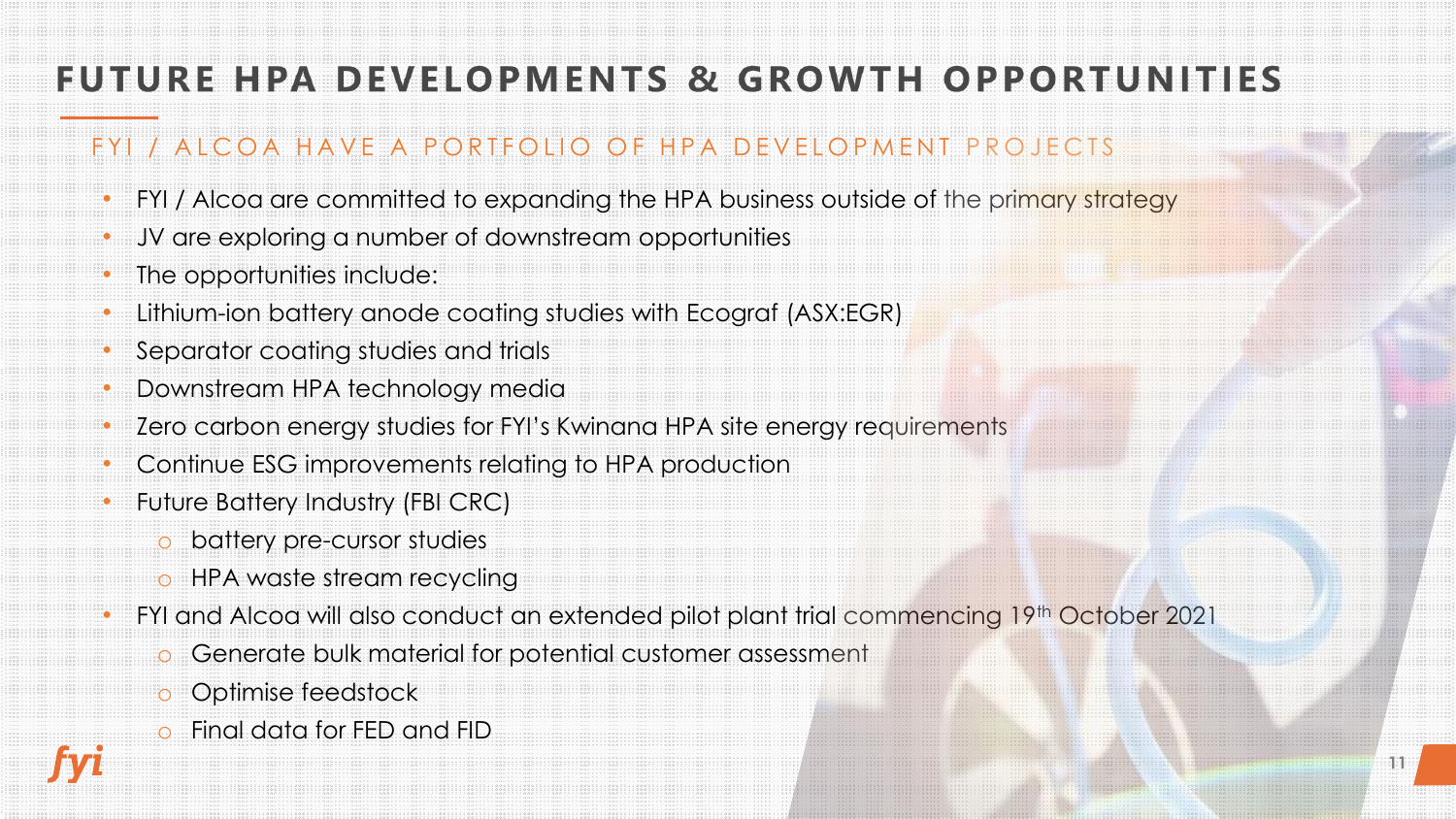## **CORPORATE OVERVIEW**

| <b>CAPITAL STRUCTURE</b>   |                 |  |  |  |
|----------------------------|-----------------|--|--|--|
|                            | <b>AMOUNT</b>   |  |  |  |
| Total issued shares        | 349.2m          |  |  |  |
| Options (unlisted)         | 16.5m           |  |  |  |
| Share price                | \$0.44          |  |  |  |
| 12 month range             | $$0.13 - $0.88$ |  |  |  |
| Average volume (daily)     | 2.5m            |  |  |  |
| Market cap (fully diluted) | \$161m          |  |  |  |
| Cash on hand               | \$13.1m         |  |  |  |



#### **MAJOR SHAREHOLDERS**

| <b>Board &amp; Management</b> |  |
|-------------------------------|--|
| Perennial                     |  |